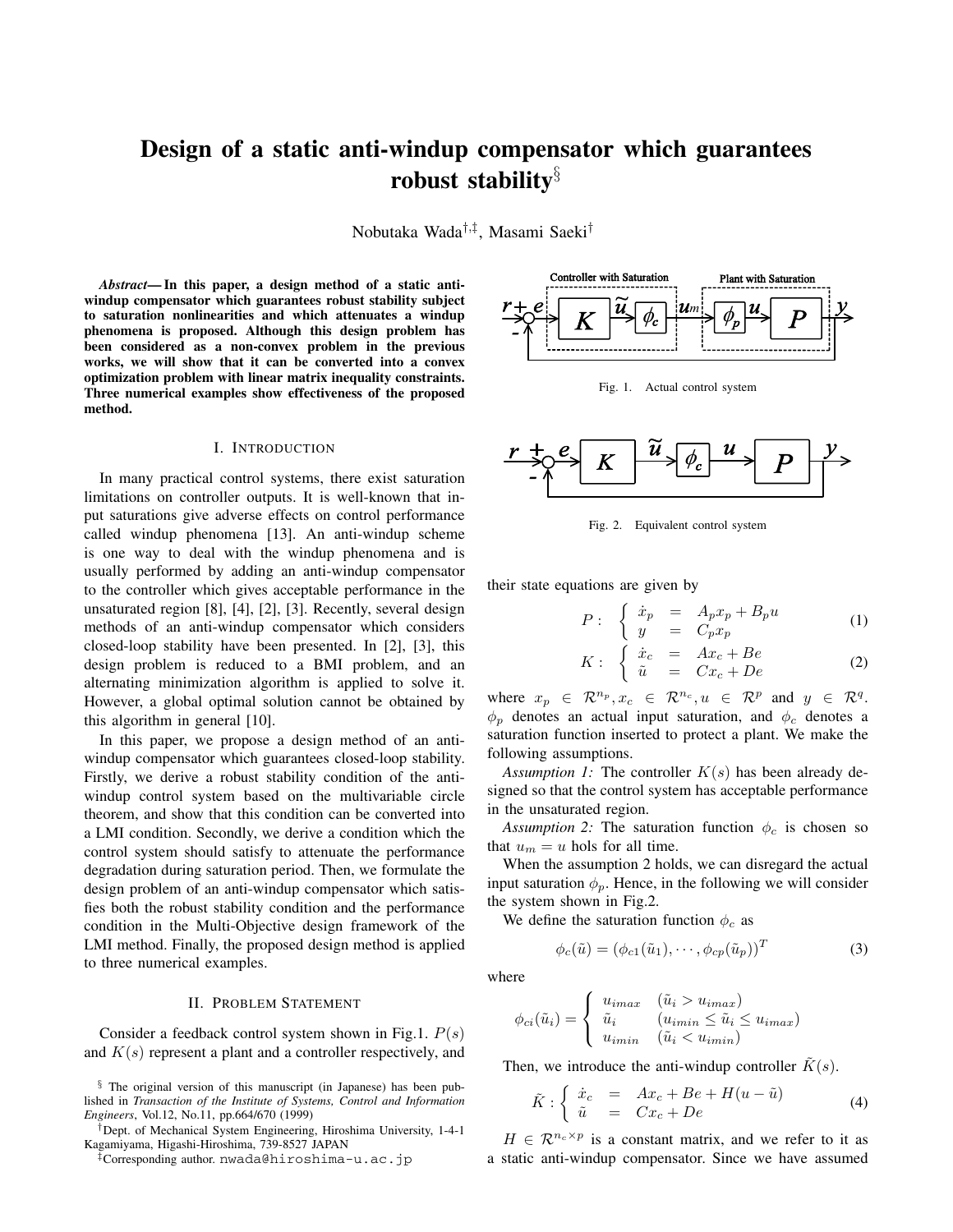

Fig. 3. Control system with an anti-windup controller



Fig. 4. Control system with a dead zone nonlinearity

that the matrices  $A, B, C$  and  $D$  are given, the matrix  $H$  is the only design parameter. In the following discussion, we will consider the design problem of  $H$  which satisfies the following design specifications.

- To stabilize the closed-loop system shown in Fig.3
- To attenuate the performance degradation in the saturated region

#### III. DESIGN METHOD

#### *A. Robust Stability Condition*

In this section, we derive a robust stability condition of the system in Fig.3, and show that the design problem of the matrix  $H$  which satisfies this condition can be reduced to an equivalent LMI problem.

By introducing a dead zone function  $\phi_d(\cdot)$ , the saturation function  $\phi_c(\cdot)$  can be expressed as

$$
\phi_c(\tilde{u}) = \tilde{u} - \phi_d(\tilde{u}) \tag{5}
$$

where

$$
\phi_d(\tilde{u}) = (\phi_{d1}(\tilde{u}_1), \cdots, \phi_{dp}(\tilde{u}_p))^T
$$

It can be shown that the closed-loop system of Fig.3 can be transformed into the system of Fig.4 by using (5). Next, as shown in Fig.5, we model the dead zone function  $\phi_{di}(\cdot)$  as the sector bounded nonlinearity which lies inside the sector  $[0, \bar{\kappa}_i]$ . Obviously, the sector entirely covers  $\psi_i(\cdot)$ for  $\bar{\kappa}_i = 1$  and covers the finite region with the center  $\tilde{u}_i = 0$  for  $0 < \bar{\kappa}_i < 1$ . By using this model, the closed-loop system in Fig.4 can be expressed as the system in Fig.6, where  $\Delta_d = \text{diag}(\Delta_{d1}, \cdots, \Delta_{dp}), \ \Delta_{di} \in [0,1] \ \forall i, \ \bar{\kappa} =$  $diag(\bar{\kappa}_1, \cdots, \bar{\kappa}_p)$ . Moreover,  $\hat{G}(s)$  is defined by

$$
\tilde{G}(s) = \begin{bmatrix} A & -BC_p & H \\ B_pC & A_p - B_pDC_p & B_p \\ C & -DC_p & 0 \end{bmatrix}
$$

$$
=: \begin{bmatrix} \tilde{A} & \tilde{B} \\ \tilde{C} & 0 \end{bmatrix}
$$
(6)



Fig. 5. Deadzone nonlinearity

From the multivariable circle theorem [11], if the following condition holds,

$$
(\bar{\kappa}\tilde{G}(j\omega) + I) + (\bar{\kappa}\tilde{G}(j\omega) + I)^* > 0, \quad \forall \omega \tag{7}
$$

Then the closed-loop system shown in Fig.6 is asymptotically stable in a neighborhood of the origin.

By applying the following lemma, the condition (7) can be reduced to an LMI condition.

*Lemma 1 (The Strictly Positive Real condition [9]):* For a given stable transfer function  $G(s) := C(sI-A)^{-1}B+D$ , the following statements are equivalent.

- 1)  $G(s)$  is strictly positive real.
- 2)  $\exists X = X^T > 0$  such that

$$
\begin{bmatrix} XA^T + AX & B - XC^T \\ B^T - CX & -(D + D^T) \end{bmatrix} < 0
$$
  
From Lemma 1, the condition (7) holds if and only if there

exist  $X_S = X_S^T > 0$  and H such that

$$
F_S(X_S, H) := \left[ \begin{array}{cc} X_S \tilde{A}^T + \tilde{A} X_S & \tilde{B} - X_S \tilde{C}^T \bar{\kappa} \\ \tilde{B}^T - \bar{\kappa} \tilde{C} X_S & -2I \end{array} \right] < 0 \quad (8)
$$

Note that the condition  $(8)$  is an LMI with respect to  $H$  and  $X<sub>S</sub>$ , since only B includes H.

*Remark 1:* We explain the reason why the matrix *H* does not appear in  $\ddot{A}$  and only appears in  $\ddot{B}$ . From eq.(5), the following relation can be obtained.

$$
v = u - \tilde{u}
$$
  
=  $(\tilde{u} - d) - \tilde{u}$   
=  $-d$  (9)

where  $d = \psi(\tilde{u})$ . Thus, as shown in Fig.7, the local feedback loop from  $\tilde{u}$  to the controller via v can be deleted by using the sector transformation  $(5)$ . This implies that only  $B$  includes H.

*Remark 2:* In previous studies, the design problem of the matrix  $H$  which guarantees the closed-loop stability has been considered a BMI problem [2], [3], [6]. For example, in [2], the robust stability condition is derived as follows. Let  $M(s)$ be a transfer function matrix from  $u$  to  $\tilde{u}$  of the system in Fig.3 with  $\Phi = 0$ . From the circle theorem, another robust stability condition of this closed-loop system is derived as

$$
(-M(j\omega) + I) + (-M(j\omega) + I)^{*} > 0, \quad \forall \omega \tag{10}
$$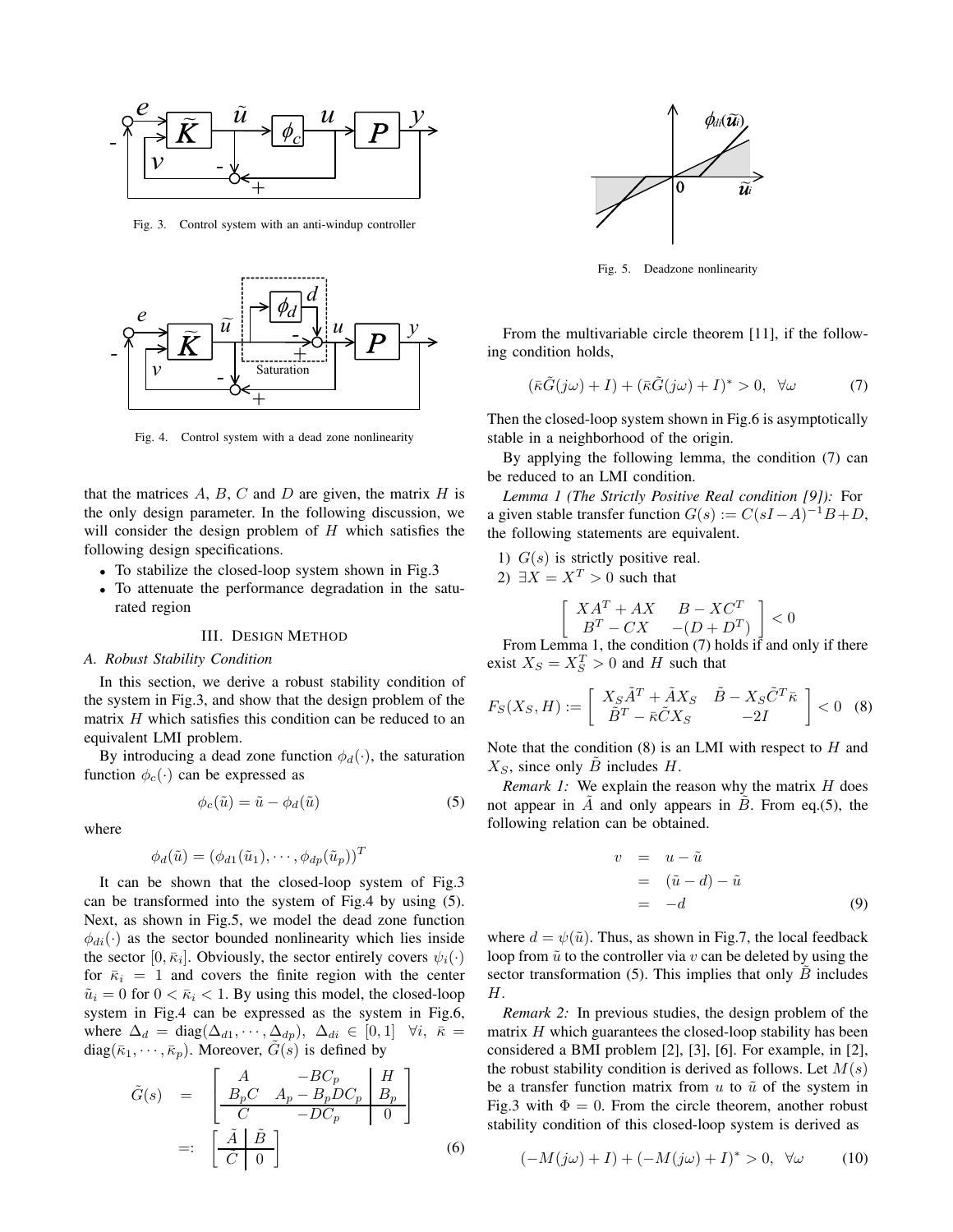

Fig. 6. Closed-loop system for circle theorem

where

$$
M(s) = \begin{bmatrix} A - HC & (HD - B)C_p & H \\ 0 & A_p & B_p \\ \hline C & -DC_p & 0 \end{bmatrix}
$$

When we apply Lemma 1 to the condition (10), the derived matrix inequality condition has bilinear terms with respect to  $H$  and  $X$ . Hence the design problem becomes a BMI problem. From the same reason, the design problem of [6] is reduced to a BMI problem.

# *B. Control Performance Condition*

In this section, we consider a condition which the matrix  $H$  should satisfy to attenuate performance degradation during saturation period. If we consider the effects of the input saturation as the fictitious disturbance  $d$ , it is expected that the performance degradation can be attenuated by making a transfer function from  $d$  to  $y$  small. Thus we use the following condition as the control performance condition during the saturation period.

where

$$
T_{yd}(s) = \left[ \begin{array}{c|c} \tilde{A} & \tilde{B} \\ \hline C_y & 0 \end{array} \right], \quad C_y = \left[ \begin{array}{cc} 0 & -C_p \end{array} \right]
$$

 $||T_{yd}||_{\infty} < \epsilon$  (11)

 $T_{yd}(s)$  denotes the transfer function from d to y of the closed-loop system shown in Fig.4 with  $\psi = 0$ . We use the  $H_{\infty}$  norm to measure the size of the transfer function in the condition (11), since the property of the signal  $d$  is unclear in general. By applying the following lemme, the condition (11) can be reduced to an equivalent LMI condition.

*Lemma 2 (The bounded-real lemma [9]):* For a given stable transfer function  $G(s) := C(sI - A)^{-1}B + D$ , the following statements are equivalent.

1) 
$$
||G(s)||_{\infty} < \gamma
$$

2) There exist  $X = X^T > 0$  such that

$$
\begin{bmatrix} AX + XA^T & XC^T & B \\ CX & -\gamma I & D \\ B^T & D^T & -\gamma I \end{bmatrix} < 0
$$
 (12)  
From Lemma 2, the condition (11) holds if and only if

there exist  $X_N = X_N^T > 0$  and H such that

$$
F_N(X_N, H) :=
$$
\n
$$
\begin{bmatrix}\n\tilde{A}X_N + X_N \tilde{A}^T & X_N C_y^T & \tilde{B} \\
C_y X_N & -\epsilon I & 0 \\
\tilde{B}^T & 0 & -\epsilon I\n\end{bmatrix} < 0
$$
\n(13)



Fig. 7. Disturbance feedforward

The condition (13) is an LMI with respect to  $H$  and  $X_N$ , since only  $\ddot{B}$  includes  $H$ .

### *C. Design Problem*

We formulate the design problem of  $H$  that satisfies conditions (8) and (13) as follows.

*Problem 1:* Find the matrix H such that

$$
\begin{bmatrix}\nF_N(X_N, H) & 0 \\
0 & F_S(X_S, H)\n\end{bmatrix} < 0
$$
\n
$$
X_N = X_N^T > 0
$$
\n
$$
X_S = X_S^T > 0
$$

Note that the above problem is an LMI problem with respect to  $X_N$ ,  $X_S$  and H. Thus Problem 1 is the LMI problem and it can be solved efficiently by using the interior point algorithm [12]. We need to choose  $\bar{\kappa}$  to solve Problem 1. Clearly, if Problem 1 is solvable with  $\bar{\kappa} = I$ , the global stability can be assured by using the obtained anti-windup compensator. However, Problem 1 is not always solvable with  $\bar{\kappa} = I$ . In such a case,  $\bar{\kappa}$  should be chosen as large as possible, since the region of attraction tends to be larger by choosing larger  $\bar{\kappa}$ .

In addition, it should be noted that we can put any linear structural constraint on the matrix  $H$ . A typical and useful constraint is a diagonal structure on H. This constraint can be used for the design of the decentralized anti-windup compensator for the decentralized controller.

### IV. NUMERICAL EXAMPLES

#### *A. Example 1 (SISO Plant Case)*

Let us consider a plant  $P(s)$  and a controller  $K(s)$  given by Plant  $P(s)$ :

$$
A_p = \begin{bmatrix} -0.01 & 1 \\ 0 & -0.01 \end{bmatrix}, B_p = \begin{bmatrix} 0 \\ 1 \end{bmatrix}, C_p = \begin{bmatrix} 1 & 0 \end{bmatrix}
$$

Controller  $K(s)$ :

$$
A = \begin{bmatrix} 0 & 1.000 & -2.414 & 2.414 \\ -2.414 & -2.414 & -2.000 & 1.000 \\ 1.000 & 0 & -2.414 & 2.414 \\ 0 & 0 & 0 & 0 \end{bmatrix}, B = \begin{bmatrix} 0 \\ 0 \\ 0 \\ 1 \end{bmatrix}
$$

$$
C = \begin{bmatrix} 2.414 & 2.414 & 1.000 & 0 \end{bmatrix}, D = 0
$$

A controller output is constrained between the saturation limits  $\pm 0.1$ .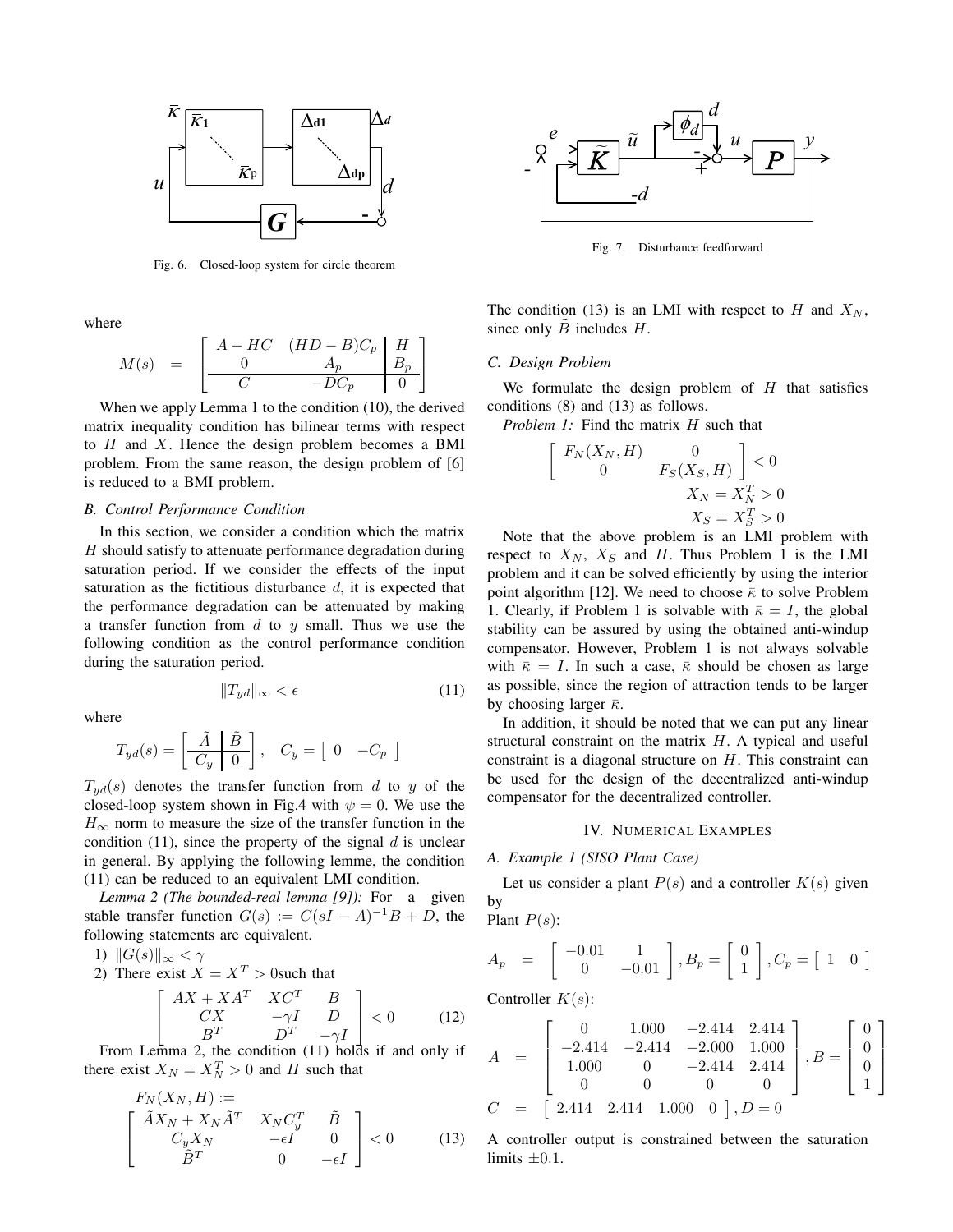

Fig. 8.  $y(t)$  (solid:with AWC, dash-dot:unconstrained, dashed:constrained w/o AWC)



Fig. 10.  $y(t)$  (solid: $r(t) = 50$ ,  $(t \ge 0)$ , dashed: $r(t) = 30$ ,  $(t \ge 0)$ )



Fig. 9.  $\tilde{u}(t)$  (solid:with AWC, dash-dot:unconstrained, dashed:constrained w/o AWC)

We solved Problem 1 with  $\epsilon = 1.2$  and  $\bar{\kappa} = 0.9$ , and obtained a feasible solution

> ⎤  $\overline{a}$  $\overline{a}$  $\overline{a}$

$$
H = \begin{bmatrix} -0.3823 \\ -1.2552 \\ 0.6082 \\ 0.9837 \end{bmatrix}
$$

We chose  $\bar{\kappa} = 0.9$ , since Problem 1 is not solvable for  $\bar{\kappa} = 1$ .

Fig.8 and Fig.9 show the responses of the system for  $r(t) = 1, (t \ge 0)$ . Although the constrained system without the anti-windup compensator becomes unstable (dashed), the closed-loop stability is assured by using the proposed antiwindup compensator (solid).

Since the anti-windup compensator is designed with  $\bar{\kappa} =$ 0.9, the global stability can not be assured by using this antiwindup compensator. Thus we will check the largeness of the region of attraction by applying large reference commands. Fig.10 and Fig.11 show the responses of the system for  $r(t) = 30, (0 \le t)$  and  $r(t) = 50, (0 \le t)$ . In both cases, the system is stable, and the controlled output  $y(t)$  tracks the reference command. From these results, we can expect that the region of attraction is considerably expanded by using the proposed anti-windup compensator.



Fig. 11.  $\tilde{u}(t)$  (solid: $r(t) = 50$ ,  $(t \ge 0)$ ), dashed: $r(t) = 30$ ,  $(t \ge 0)$ )

Fig.12 and Fig.13 show the responses of the system with the anti-windup compensator designed with several different  $\epsilon$ . From these figures, we can see the tendency that the response of  $y(t)$  becomes faster in the case where  $\epsilon$  is chosen to be small. However, the response of  $y(t)$  slightly oscillates when  $\epsilon = 0.7$ . Thus we should choose a smaller value as  $\epsilon$ unless the system oscillates.

#### *B. Example 2 (MIMO Plant Case)*

Let us consider the example of [8]. The coefficient matrices of  $P(s)$  and  $K(s)$  are given by Plant  $P(s)$ :

$$
A_p = \begin{bmatrix} -0.1 & 0 \\ 0 & -0.1 \end{bmatrix}, B_p = \begin{bmatrix} 0.5 & 0.4 \\ 0.4 & 0.3 \end{bmatrix}
$$
  

$$
C_p = \begin{bmatrix} 1 & 0 \\ 0 & 1 \end{bmatrix}
$$

Controller  $K(s)$ :

$$
A = \begin{bmatrix} 0 & 0 \\ 0 & 0 \end{bmatrix}, B = \begin{bmatrix} 1 & 0 \\ 0 & -1 \end{bmatrix}
$$
  

$$
C = \begin{bmatrix} 1 & 0 \\ 0 & 1 \end{bmatrix}, D = \begin{bmatrix} 10 & 0 \\ 0 & -10 \end{bmatrix}
$$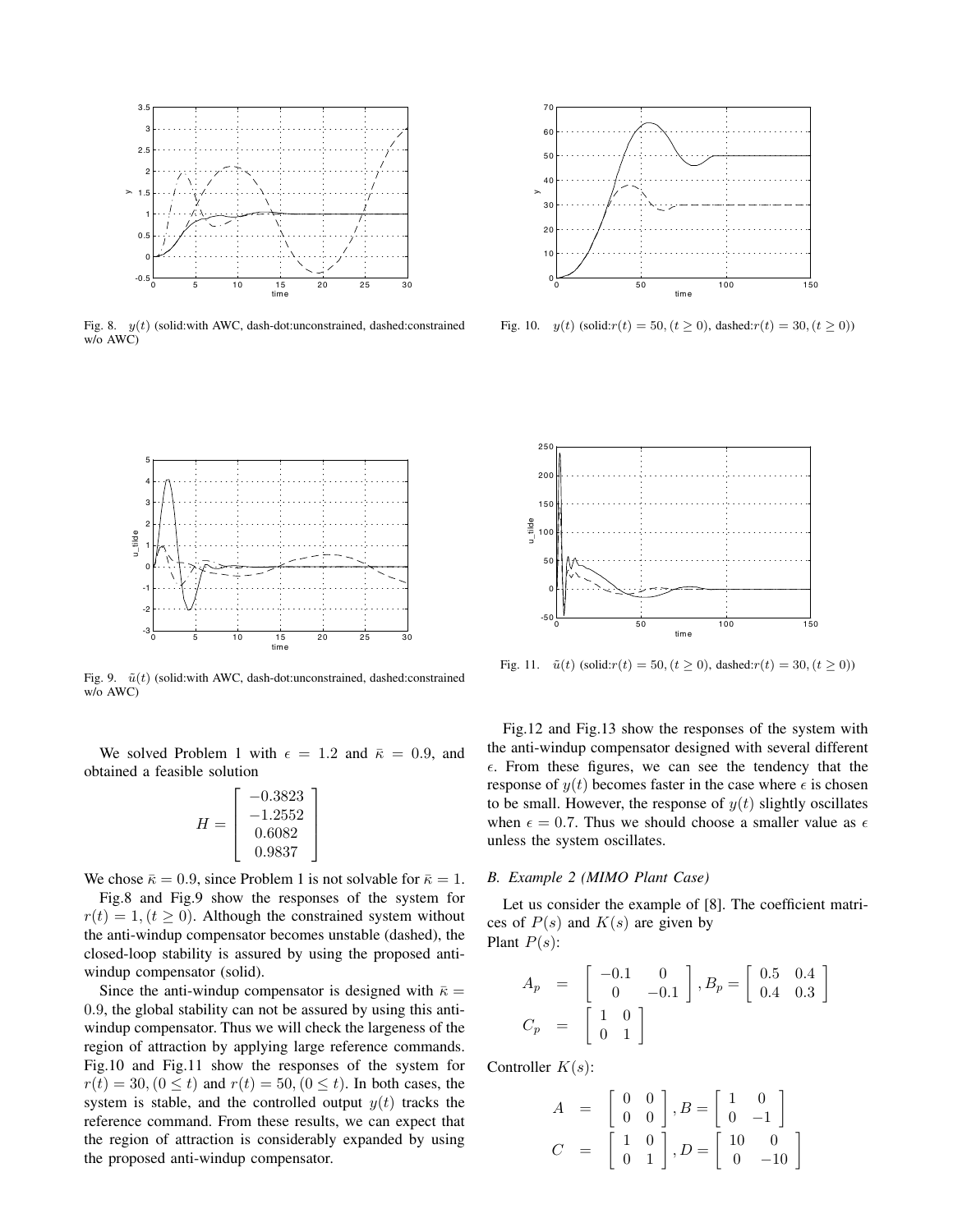

Fig. 12.  $y(t)$  (dashed: $\epsilon = 0.7$ , solid: $\epsilon = 1.2$ , dash-dot: $\epsilon = 5$ )



Fig. 14.  $y(t)$  (solid:constrained w/o AWC, dashed:unconstrained)



Fig. 13.  $\tilde{u}(t)$  (dashed: $\epsilon = 0.7$ , solid: $\epsilon = 1.2$ , dash-dot: $\epsilon = 5$ )

The limitations on controller outputs are  $|u_1| \leq 3$  and  $|u_2| \leq$ 10.

We solved Problem 1 with  $\epsilon = 4.5, \bar{\kappa} = \text{diag}[1, 1]$ , and obtained a feasible solution

$$
H = \left[ \begin{array}{cc} 3.3964 & 0.7548 \\ -2.7222 & -0.3392 \end{array} \right]
$$

Note that the closed-loop system is globally stabilized by using this anti-windup compensator, since this compensator is obtained for  $\bar{\kappa} = \text{diag}[1, 1]$ .

Next, we will show some results of numerical simulations for the step reference command given by

$$
r(t) = \begin{cases} (0.6, 0.4)^{T}, & (0 \le t \le 5) \\ (0, 0)^{T}, & (5 < t) \end{cases}
$$

Fig.14 and Fig.15 show the responses of the constrained system (solid) and the unconstrained system (dashed). The input saturations destroy the closed-loop stability in this case. Fig.16 and Fig.17 show the responses of the system with the anti-windup compensator designed by the Conditioning Technique (CT) [4]. In this numerical example, CT fails to stabilize the closed-loop system. Fig.18 and Fig.19 show the responses of the system with the proposed anti-windup compensator. Although it takes long time to reach the refer-



Fig. 15.  $\tilde{u}(t)$  (solid:constrained w/o AWC, dashed:unconstrained)

ence values, the closed-loop stability is assured by using the proposed anti-windup compensator.

# *C. Example 3 (Control of a BTT Missile)*

In this section, we consider a control problem of a Bankto-Turn (BTT) missile with saturating actuators [16]. The linearized model of the yaw/roll dynamics of the BTT missile is described by

$$
A_p = \begin{bmatrix} -0.818 & -0.999 & 0.349 \\ 80.29 & -0.579 & 0.009 \\ -2734 & 0.5621 & -2.10 \end{bmatrix}
$$
  
\n
$$
B_p = \begin{bmatrix} 0.147 & 0.012 \\ -194.4 & 37.61 \\ -2176 & -1093 \end{bmatrix}
$$
  
\n
$$
C_p = \begin{bmatrix} 1 & 0 & 0 \\ 0 & 1 & 0 \end{bmatrix}
$$

The nominal controller  $K(s)$  designed by the LQG/LTR design methodology has a state space representation given by

$$
A = \left[ \begin{array}{cc} A_1 & B_1 \\ 0 & 0 \end{array} \right], B = \left[ \begin{array}{c} 0 \\ I \end{array} \right], D = \left[ \begin{array}{cc} C_1 & 0 \end{array} \right]
$$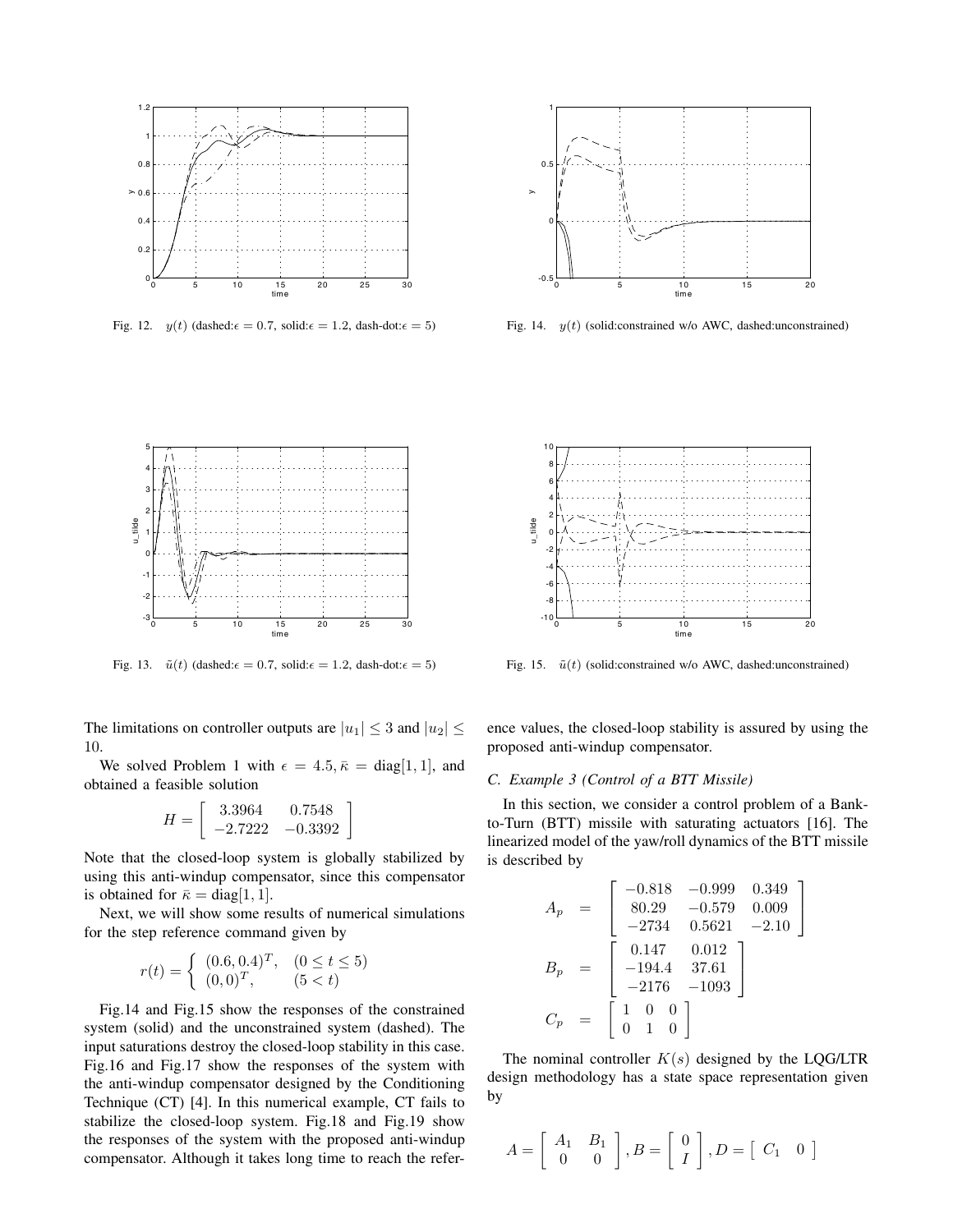

Fig. 16.  $y(t)$  (solid:CT [4], dashed:unconstrained)



Fig. 18.  $y(t)$  (solid:with proposed AWC, dashed:unconstrained)



Fig. 17.  $\tilde{u}(t)$  (solid:CT [4], dashed:unconstrained)

where

$$
A_1 = \begin{bmatrix} -0.29 & -107.78 & 6.67 & -2.58 & -0.40 \\ 107.68 & -97.81 & 63.95 & -4.52 & -5.35 \\ -6.72 & 64.82 & -54.19 & -40.79 & 5.11 \\ 3.21 & 2.10 & 29.56 & -631.15 & 429.89 \\ 0.36 & -3.39 & 3.09 & -460.03 & -0.74 \\ -40.75 & 2.13 & 18.47 & -0.22 \\ -2.07 & -44.68 & -0.98 & -1.18 \end{bmatrix}
$$
  

$$
C_1 = \begin{bmatrix} 0.86 & 8.54 & -1.71 & 43.91 & 1.12 \\ 2.17 & 39.91 & -18.39 & -8.51 & 1.03 \end{bmatrix}
$$

Both controller outputs are constrained between the saturation limits  $\pm 8$ . We solved Problem 1 with  $\epsilon = 1, \bar{\kappa} =$ diag[1, 1], and obtained a feasible solution

$$
H = \begin{bmatrix} -0.426 & -2.157 \\ -0.375 & -0.721 \\ -0.631 & 1.273 \\ -7.503 & -3.715 \\ -9.972 & 1.695 \\ -0.079 & -0.987 \\ -0.733 & 0.123 \end{bmatrix}
$$



Fig. 19.  $\tilde{u}(t)$  (solid:with proposed AWC, dashed:unconstrained)

⎤ using the obtained anti-windup compensator, since this compensator is obtained for  $\bar{\kappa} = \text{diag}[1, 1].$ Note that the closed-loop system is globally stabilized by

 $\overline{a}$ rig.20 and rig.21 show the responses of the system for<br> $r(t) = [4.2, -4.2]^T$ ,  $(t \ge 0)$ . Although the constrained sys $t(t) = [4.2, -4.2]$ ,  $(t \ge 0)$ . Antiough the constrained sys-<br>tem without the anti-windup compensator becomes unstable Fig.20 and Fig.21 show the responses of the system for (dashed), the closed-loop stability is assured by using the proposed anti-windup compensator (solid).

In Fig.22 and Fig.23, dashed lines show the responses of the system with the anti-windup compensator designed by the method of Watanabe *et. al* [5] and dash-dot lines show the responses of the system with GCT [15]. The responses of the system with [5] show good performance and GCT fails to stabilize the closed-loop system in this example.

Fig.24 and Fig.25 show the responses of the system in the case where both inputs are constrained between  $\pm 1$ . In this case, the responses of the system with the proposed anti-windup compensator (solid) are faster than those of the system with the compensator design by [5].

## V. CONCLUSION

We have proposed a design method of a static anti-windup compensator which guarantees robust stability of the closedloop system.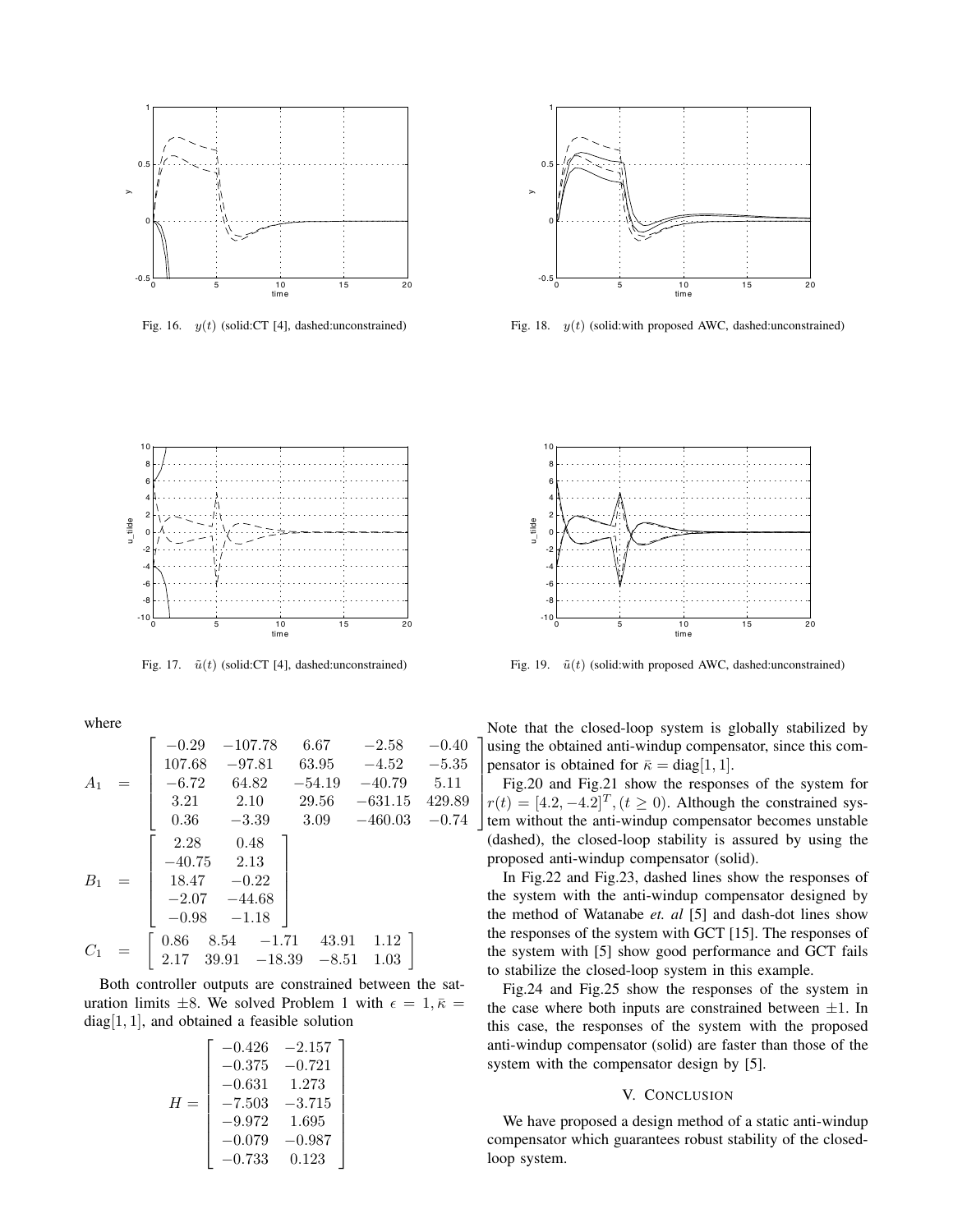

Fig. 20.  $y(t)$  (solid:with proposed AWC, dashed:constrained w/o AWC, dash-dot:unconstrained)



Fig. 22. y(t) (solid:with proposed AWC, dashed:Watanabe *et al.*[5], dashdot:GCT[15])



Fig. 21.  $\tilde{u}(t)$  (solid:with proposed AWC, dashed:constrained w/o AWC, dash-dot:unconstrained)

- It has been shown that the design problem of a static anti-windup compensator which guarantees closed-loop stability can be reduced to an equivalent LMI problem and can be solved efficiently by using a numerical optimization algorithm. This result is remarkable, since this design problem has been considered a BMI problem.
- In numerical examples 2 and 3, it has been shown that the proposed anti-windup compensator can guarantee global asymptotic stability of the closed-loop system. Although such a solution can not be always obtained, it has been shown in numerical example 1 that the proposed anti-windup compensator can expand the region of attraction effectively.
- The proposed design method is applicable to any control system with an LTI controller. Further, we can put any structural constraint on  $H$ . Thus we can design a decentralized anti-windup compensator for a decentralized controller by choosing a block-diagonal matrix as H.

# **REFERENCES**

[1] M.V.Kothare, P.J.Campo, M.Morari,and C.N.Nett: A Unified Framework for the Study of Anti-Windup Designs; *Automatica*, Vol.30, No.12, pp.1869-1883, 1994



Fig. 23.  $\tilde{u}(t)$  (solid:with proposed AWC, dashed:Watanabe *et al.* [5], dashdot:GCT[15])

- [2] M.V.Kothare and M.Morari: Multivariable Anti-Windup Controller Synthesis using Multi-Objective Optimization; *Proc. of American Contr. Conf.*, pp.3093-3097, 1997
- [3] V.R.Marcopoli and S.M.Phillips: Analysis and synthesis tools for a class of actuator-limited multivariable control systems: A linear matrix inequality approach; *International Journal of Robust and Nonlinear control*, Vol.6, pp.1045-1063, 1996
- [4] R.Hanus, M.Kinnaert and J.L.Henrotte: Conditioning Technique, a General Anti-windup and Bumpless Transfer Method; *Automatica*, Vol.23, No.6, pp.729-739, 1987
- [5] R.Watanabe, A.Matui and K.Uchida: Design and Implementation of Anti-Windup Controller Based on State Feedback  $H^{\infty}$  Control Theory; *Proc. of IEE of Japan*, Vol.117-C, No.3, pp.307-314, 1997 (in Japanese)
- [6] M.Saeki and N.Wada: Anti-Windup controller design based on Matrix Inequalities; *Proc. of 35th IEEE Conf. on Decision & Control*, pp.261-262, 1996
- [7] N.Wada and M.Saeki: Robust controller design for the system with input saturation, *Proc. of 21st SICE Symposium on Dynamical System Theory*, pp.221/226, 1998 (in Japanese)
- [8] P.J.Campo and M.Morari: Robust Control of Process subject to Saturation Nonlinearities; *Computers & Chemical Engineering*,Vol.14, No.4/5, pp.343-358, 1990
- [9] S.Boyd, L.E.Ghaoui, E.Feron and V.Balakrishman: *Linear Matrix Inequalities in System and Control Theory*, SIAM, 1994
- [10] K.C.Goh, M.G.Safonov and G.P.Papavassilopoulos: A Global Optimization Approach for the BMI Problem; *Proc. of 33rd IEEE Conf. on Decision & Control*, pp.2009-2014, 1994
- [11] H.H.Rosenbrock: *Multivariable Circle Theorems, Recent Math. De-*